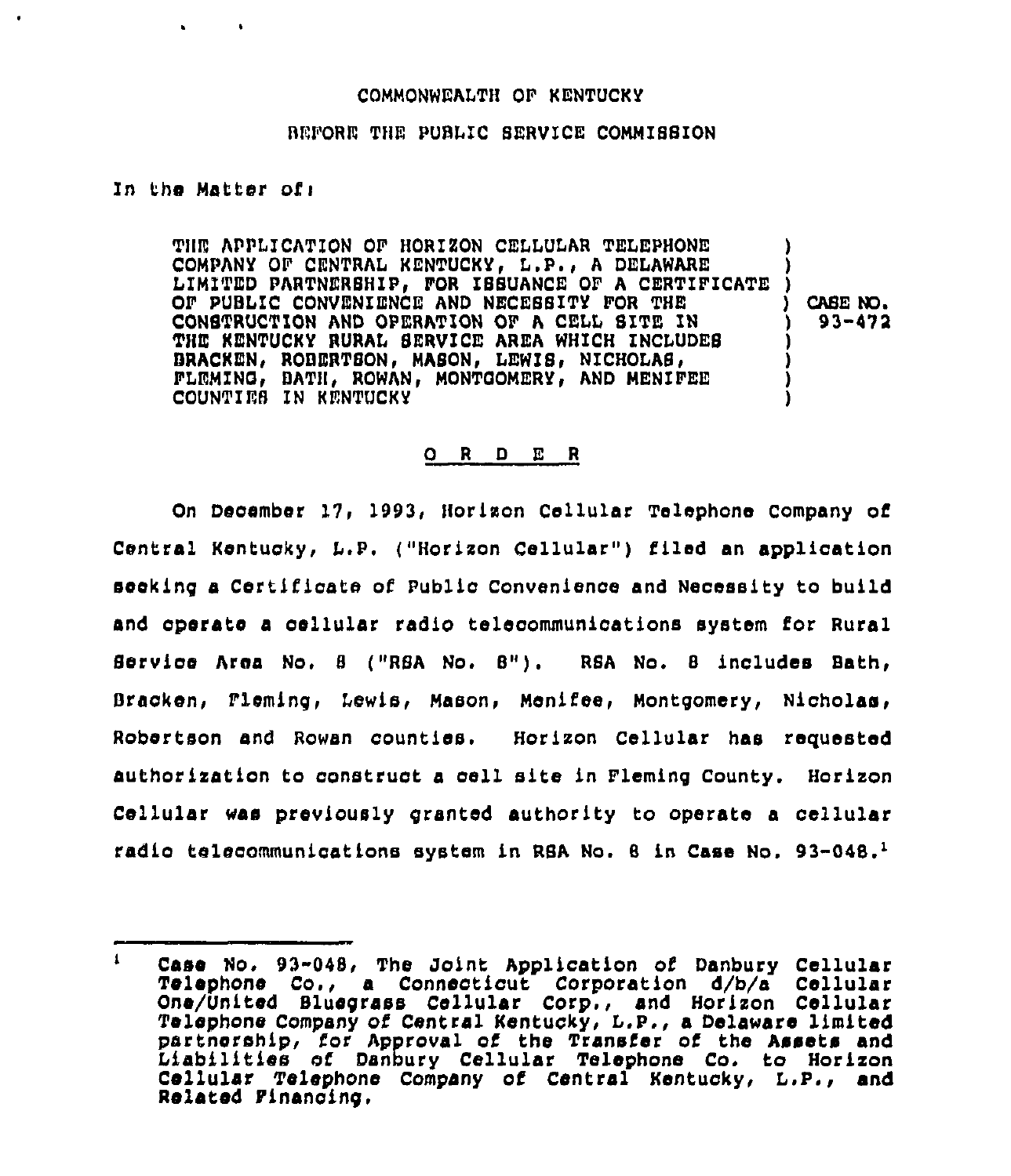The proposed cell site consists of a 299-foot or less guyed antenna tower to be located approximately 7 <sup>5</sup> miles southeast of Flemingsburg, Kentucky, south of Wallingford, northeast of Ooddard and 0.3 mile west of the intersection of Goddard-Muses Mills Road (CR 1101) and Parris Branch Road, Pleming County, Flemingsburg, Kentucky ("the Flemingsburg cell site"). The coordinates for the Flemingsburg cell site are North Latitude 38° 22' 48" by West Longitude 83° 36' 08".

 $\mathbf{v} = \mathbf{v} \times \mathbf{v} = \mathbf{0}$  .

Horixon Cellular has provided information regarding the structure of the tower, safety measures, and antenna design criteria for the Flemingsburg cell site. Based upon the application, the design of the tower and foundation appears to meet the criteria of the Building Officials and Code Administrators International, Inc. National Building Code with reference to earthquakes, winds, and tornadoes,

Pursuant to KRS 100.324(1), the Plemingsburg cell site's construction is exempt from local soning ordinances. Horixon Cellular has filed applications with the Federal Aviation Administration ("FAA") and the Kentucky Airport Zoning Commission ("KAZC") seeking approval for the construction and operation of the Flemingsburg cell site. These applications are still pending.

Horixon Cellular has filed notices verifying that each property owner and resident within 500 feet of the Flemingsburg cell site has been notified of the pending construction. The notice solicited any comments and informed the property owners

$$
-2 -
$$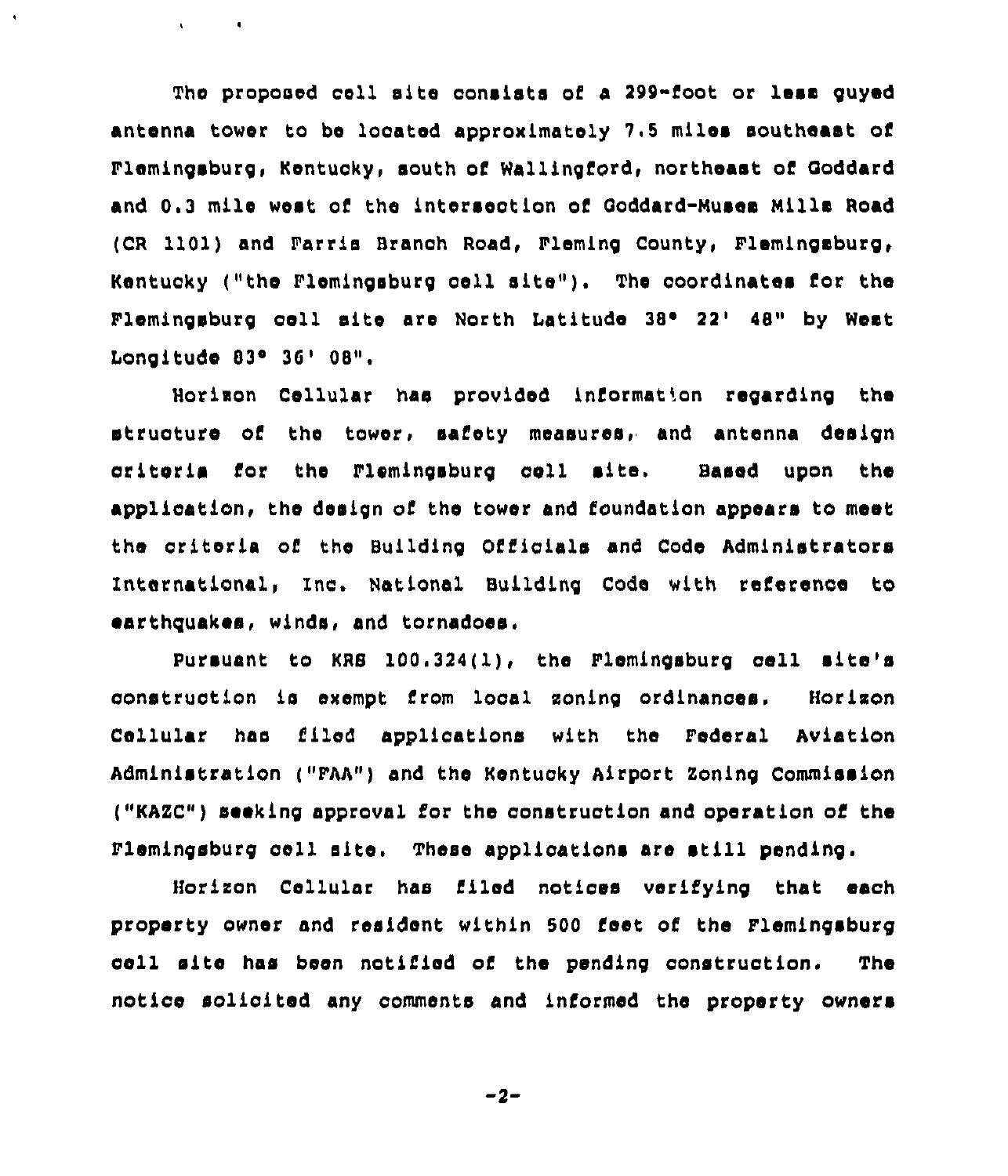and residents of their right to intervene. To date, no intervention requests have been received.

Pursuant to KRS 278.280, the Commission is required to determine proper practices to be observed when it finds, upon complaint or on its own motion, that the facilities of any utility subject to its Jurisdiction are unreasonable, unsafe, improper, or insufficient. To assist the Commission in its efforts to comply with this mandate, Horizon Cellular should notify the Commission if it does not use this antenna tower to provide cellular radio telecommunications services in the manner set out in its application and this Order. Upon receipt of such notice, the Commission may, on its own motion, institute proceedings to consider the proper practices, including removal of the unused antenna tower, which should be observed by Horizon Cellular.

The Commission, having considered the evidence of record and being otherwise sufficiently advised, finds that Horizon Cellular should be granted a Certificate of Public Convenience and Necessity to construct and operate the Flemingsburg cell site in RSA No. <sup>8</sup> under its previously approved tariff,

IT IS THEREFORE ORDERED that:

 $\bullet$  . The set of  $\bullet$ 

1. Horizon Cellular be and it hereby is granted <sup>a</sup> Certificate of Public Convenience and Necessity to construct and operate the Flemingsburg cell site.

2. Horizon Cellular shall file a copy of the final decisions regarding its pending FAA and KAZC applications for this cell site construction within 10 days of receiving these decisions.

 $-3-$